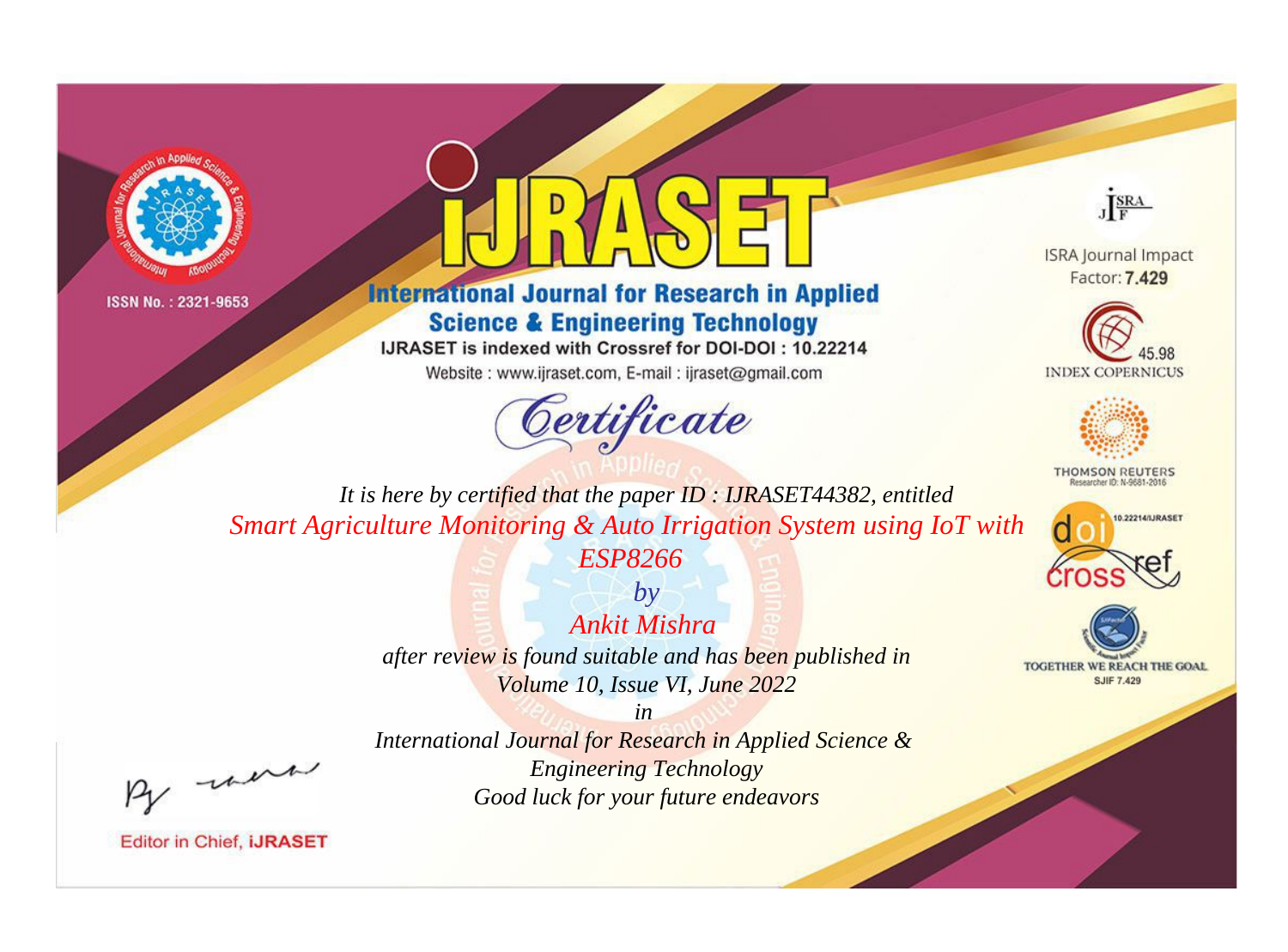



**International Journal for Research in Applied Science & Engineering Technology** 

IJRASET is indexed with Crossref for DOI-DOI: 10.22214

Website: www.ijraset.com, E-mail: ijraset@gmail.com





**ISRA Journal Impact** Factor: 7.429





**THOMSON REUTERS** 



TOGETHER WE REACH THE GOAL **SJIF 7.429** 

*It is here by certified that the paper ID : IJRASET44382, entitled Smart Agriculture Monitoring & Auto Irrigation System using IoT with ESP8266*

> *by Anurima Majumdar after review is found suitable and has been published in Volume 10, Issue VI, June 2022*

*in International Journal for Research in Applied Science & Engineering Technology Good luck for your future endeavors*

, were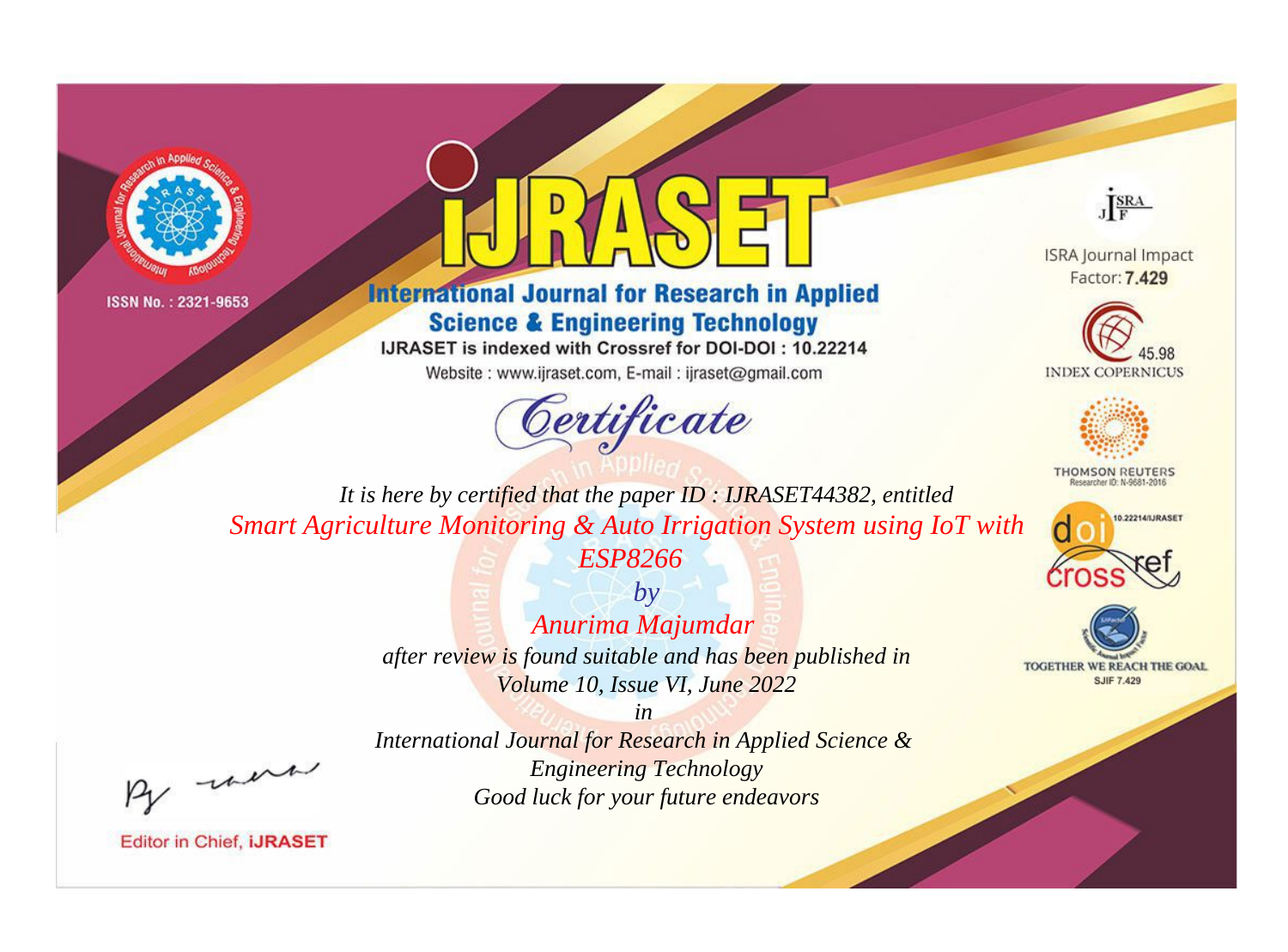



# **International Journal for Research in Applied Science & Engineering Technology**

IJRASET is indexed with Crossref for DOI-DOI: 10.22214

Website: www.ijraset.com, E-mail: ijraset@gmail.com



JERA

**ISRA Journal Impact** Factor: 7.429





**THOMSON REUTERS** 



TOGETHER WE REACH THE GOAL **SJIF 7.429** 

*It is here by certified that the paper ID : IJRASET44382, entitled Smart Agriculture Monitoring & Auto Irrigation System using IoT with* 

*ESP8266 by Adrita Roy* 

*after review is found suitable and has been published in Volume 10, Issue VI, June 2022*

*in* 

, un

*International Journal for Research in Applied Science & Engineering Technology Good luck for your future endeavors*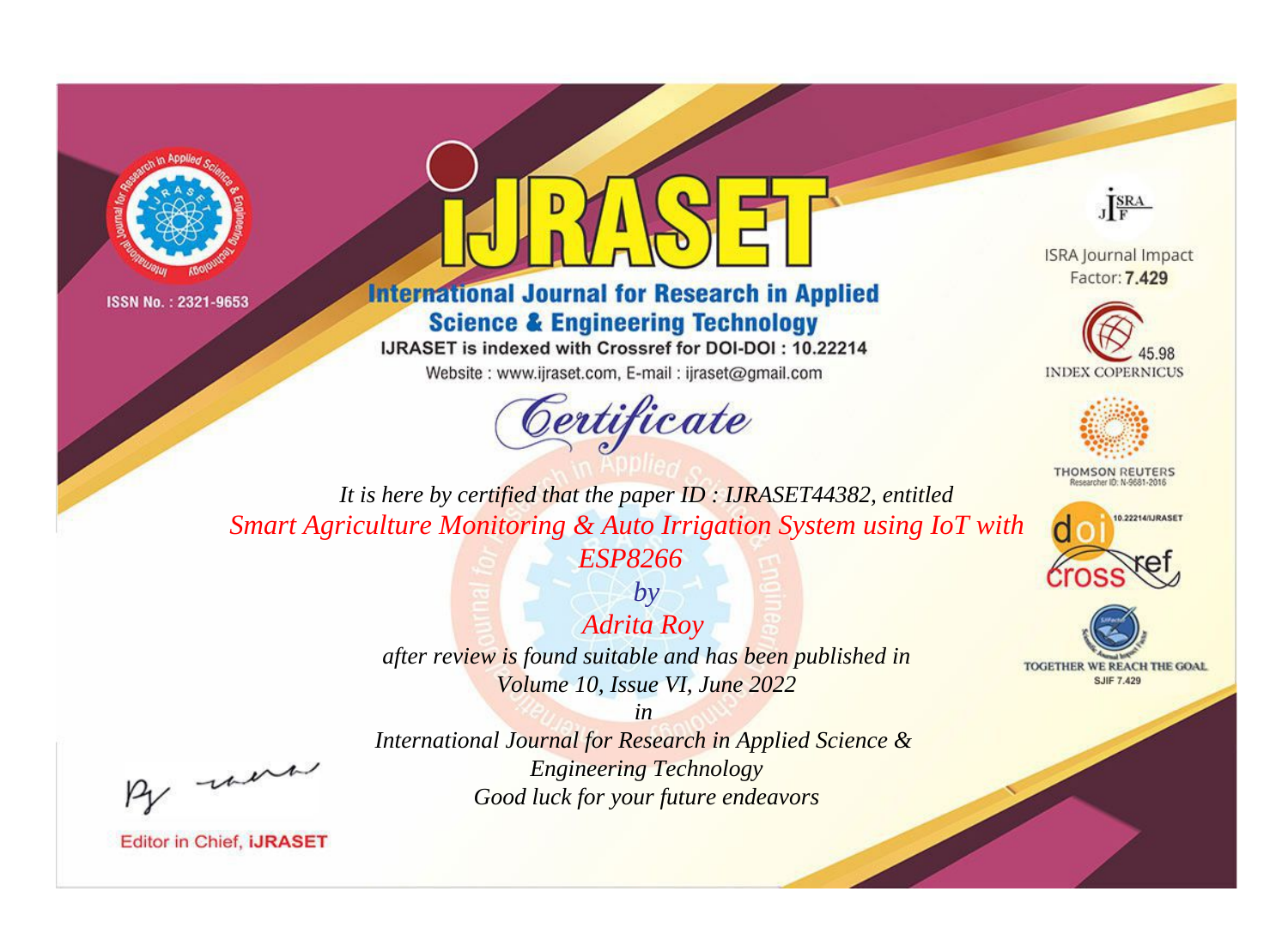



# **International Journal for Research in Applied Science & Engineering Technology**

IJRASET is indexed with Crossref for DOI-DOI: 10.22214

Website: www.ijraset.com, E-mail: ijraset@gmail.com





**ISRA Journal Impact** Factor: 7.429





**THOMSON REUTERS** 



TOGETHER WE REACH THE GOAL **SJIF 7.429** 

*It is here by certified that the paper ID : IJRASET44382, entitled Smart Agriculture Monitoring & Auto Irrigation System using IoT with* 

*ESP8266*

*by Antara Ghosal after review is found suitable and has been published in Volume 10, Issue VI, June 2022*

*in* 

*International Journal for Research in Applied Science & Engineering Technology Good luck for your future endeavors*

, un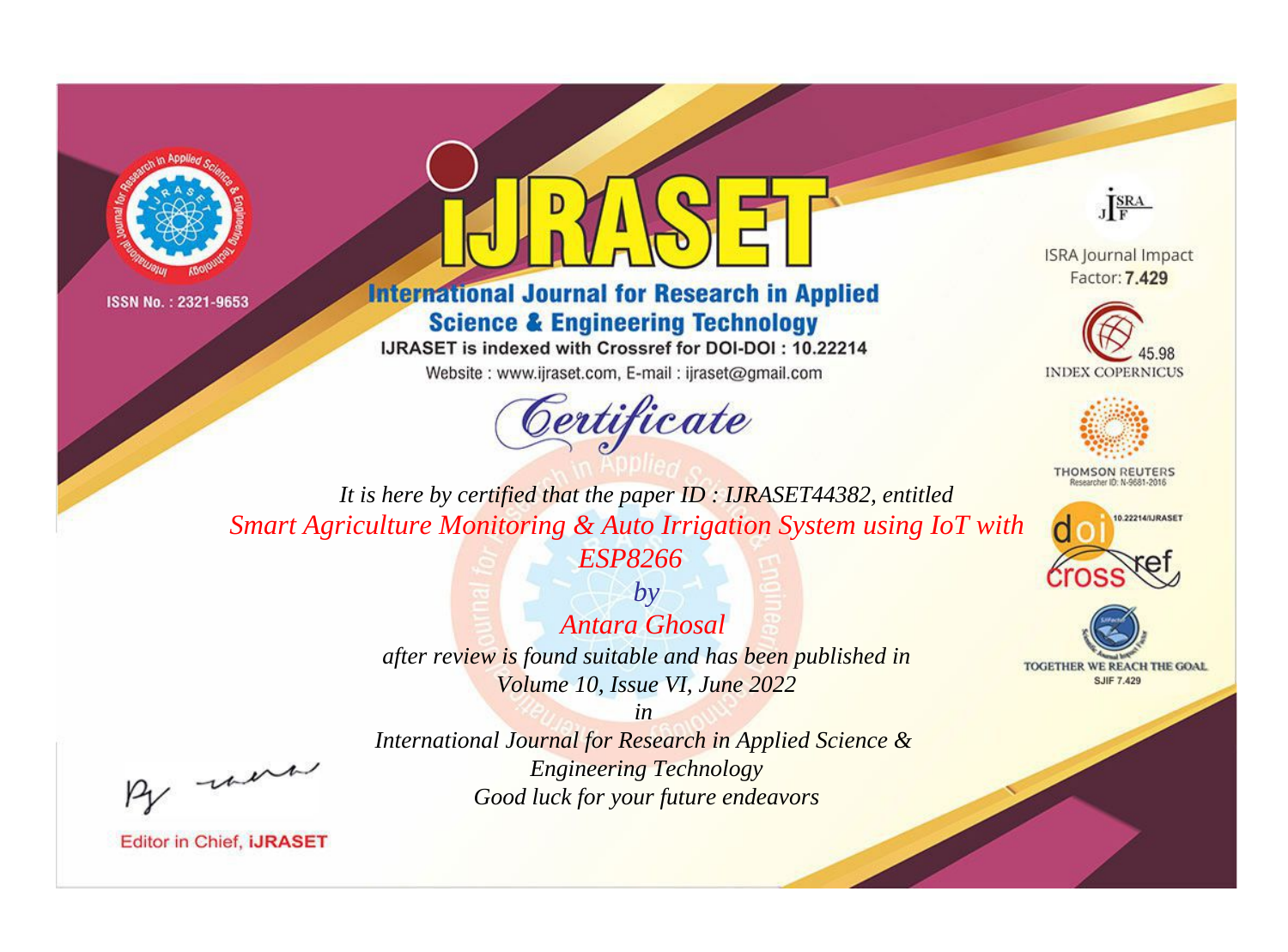



# **International Journal for Research in Applied Science & Engineering Technology**

IJRASET is indexed with Crossref for DOI-DOI: 10.22214

Website: www.ijraset.com, E-mail: ijraset@gmail.com





**ISRA Journal Impact** Factor: 7.429





**THOMSON REUTERS** 



TOGETHER WE REACH THE GOAL **SJIF 7.429** 

*It is here by certified that the paper ID : IJRASET44382, entitled Smart Agriculture Monitoring & Auto Irrigation System using IoT with* 

*ESP8266*

*by Palasri Dhar after review is found suitable and has been published in Volume 10, Issue VI, June 2022*

, un

*International Journal for Research in Applied Science & Engineering Technology Good luck for your future endeavors*

*in*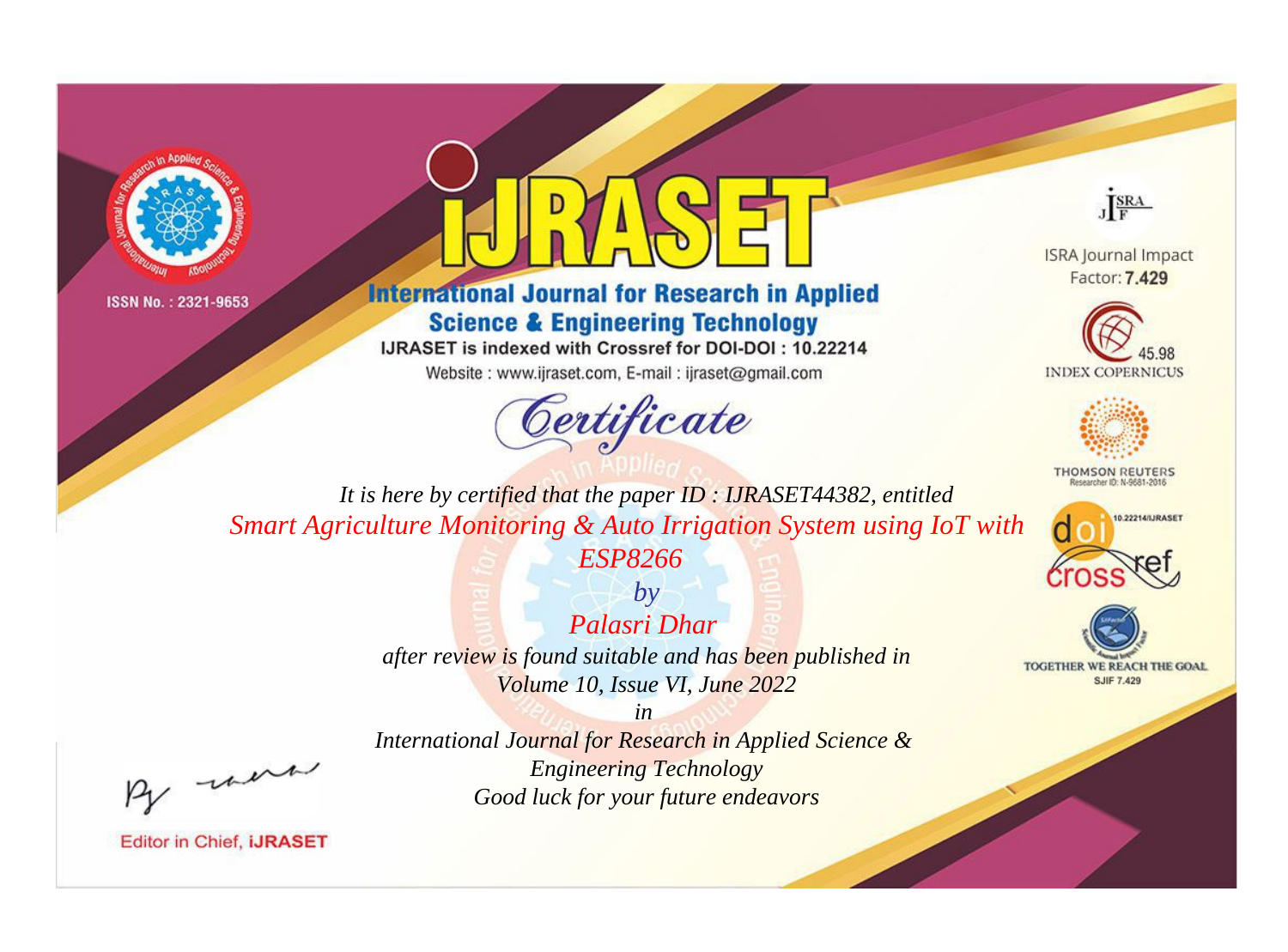



# **International Journal for Research in Applied Science & Engineering Technology**

IJRASET is indexed with Crossref for DOI-DOI: 10.22214

Website: www.ijraset.com, E-mail: ijraset@gmail.com





**ISRA Journal Impact** Factor: 7.429





**THOMSON REUTERS** 



TOGETHER WE REACH THE GOAL **SJIF 7.429** 

*It is here by certified that the paper ID : IJRASET44382, entitled Smart Agriculture Monitoring & Auto Irrigation System using IoT with* 

*ESP8266 by*

*Suparna Biswas after review is found suitable and has been published in Volume 10, Issue VI, June 2022*

*in* 

, were

*International Journal for Research in Applied Science & Engineering Technology Good luck for your future endeavors*